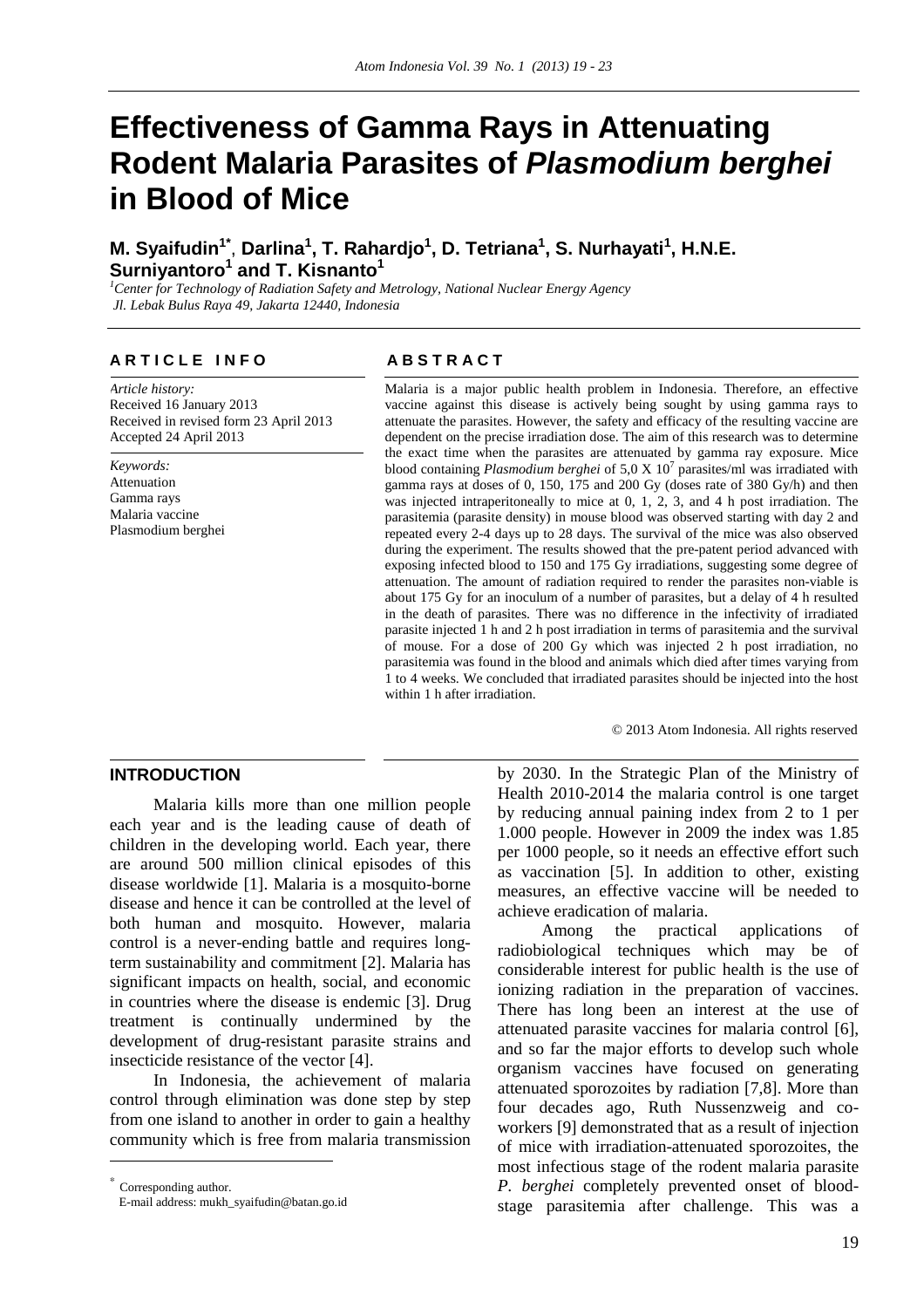landmark finding which set the standards for immunological protection against malaria infection. Humans immunized with irradiated *P. falciparum*  parasites have been effectively protected from subsequent challenge with homologous and heterologous infectious *P. falciparum* [7]. Irradiation introduces random mutations and breaks in the deoxyribonucleic acid (DNA) of parasites [10]. Immunity resulting from immunization with irradiated parasites is also multifactorial, includes reaction to malaria antigens on infected hepatocytes and has cell-mediated components whereas the synthetic vaccines do not induce such reactions.

The successful use of irradiated plasmodium as a vaccine depends on finding the radiation dose which significantly reduces the pathogenic effect of the microorganism without seriously impairing their immunogenic power [11]. Besides that, due to liveattenuated vaccine, the time of injection of irradiated parasites into host should be considered; thus, this paper presents the results of this study which shows that the first one hour post irradiation is the best time to inject parasites in terms of parasitemia and the survival of the mice.

# **EXPERIMENTAL METHOD**

# **Parasites and mouse**

*Plasmodium berghei* (strain Antwerpen-Kasapa, ANKA) infected mouse blood batches were received from Eijkman Institute for Molecular Biology, Indonesian Ministry of Research and Technology and National Institute of Health Research and Development, Indonesian Ministry of Health. Male Swiss-Webster mice *Mus musculus* ssp. (6–8 weeks old) were purchased from the National Institute of Health Research and Development, Indonesian Ministry of Health, and were housed at the animal facility at the Biomedical Laboratory of the Center for Technology of Radiation Safety and Metrology, National Nuclear Energy Agency of Indonesia (BATAN) and handled according to institutional guidelines. All procedures were reviewed and approved by the Animal Care and Use Committee at the National Institute of Health Research and Development, the Indonesian Ministry of Health.

# **Infection of mouse**

The mice were divided into batches, each of which consisted of equal numbers of infected and control mice. The infected mice were intraperitoneally (IP) injected with about  $5.0 \times 10^7$  *P*. *berghei* parasitized blood and control mice were sham injected with uninfected blood. Parasitaemia was monitored by Giemsa-stained blood smears using light microscopy. Parasitaemia and survival of mice were evaluated. Mice were sacrificed at days post-infection to harvest blood, liver and spleen for further analysis.

### **Irradiation of blood stage parasites**

Infected batches of mouse blood with 10-25% parasitemia were irradiated *in vivo* inside a gamma irradiator (Cobalt-60 of the IRPASENA at the Center for Application of Isotope and Radiation, BATAN), with doses of 0, 150, 175 and 200 Gy at a dose rate of 380.0 Gy/h. The radiation dose was calculated from the machine specific estimate of 1505 Rads per minute. Afterward, the irradiated parasites were injected intraperitoneally to mouse at various times (0, 1, 2, 3, 4 h) post irradiation. During the extension times the irradiated parasites were kept in waterbath at 37°C. Unirradiated and/or uninfected blood batches served as controls.

## **Parasitemia monitoring**

Parasitemias in mice from each infected group were monitored started at day 2 and repeated every 2-4 days up to 30 days by conventional Giemsa staining. Thin blood films were prepared by tail bleeding; those blood samples were subsequently air dried and methanol fixed before staining. Staining was done with a 10% Giemsa solution for 10 minutes at room temperature. Slides were evaluated at a  $1000\times$  magnification (oil-immersion) using a Nikon E400 Eclipse microscope by reading 20 fields per slide. The total number of red blood cells counted was between 2500 to 6000 cells per treatment.

# **RESULTS AND DISCUSSION**

The results of experiments at the 0 h injection (directly injected after irradiation) of irradiated parasites into mouse showed that the pre-patent period advanced with exposing infected blood to radiation, suggesting some degree of attenuation, except for 200 Gy where parasitemia was continuously increased. Higher parasites densities were found in mouse injected with 0 Gy irradiation where as high as 69.0% of parasitemia was observed on day 28 post injection. The amount of radiation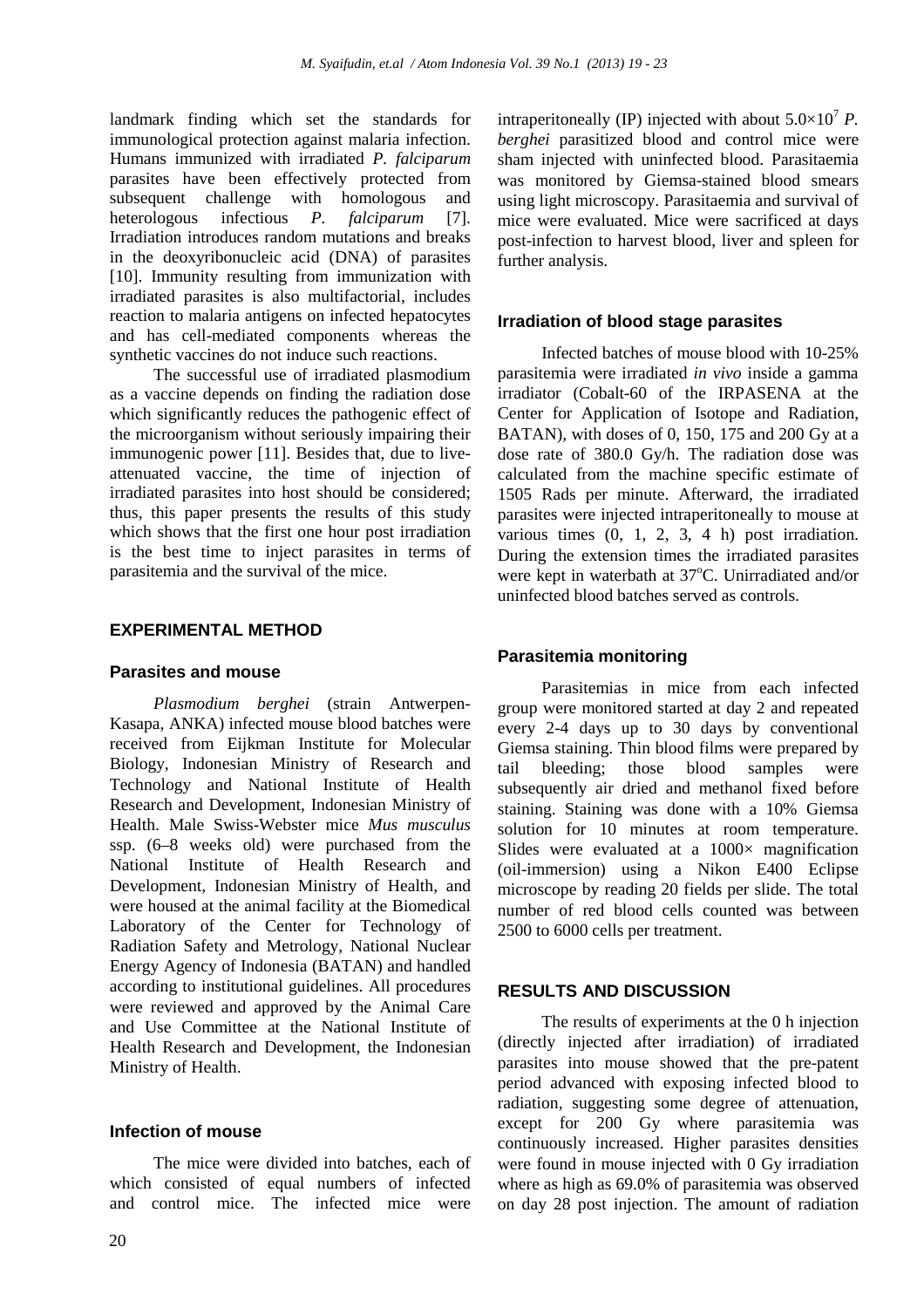required to render the parasites non-viable is about 175 Gy for an inoculum of a number of parasites (Fig. 1). The infectivity of the parasites gradually decreased with increasing exposure to irradiation up to 175 Gy. For a dose of 200 Gy the parasitemia continued to rise until the animals died at times which varied from 2 to 5 weeks. To attenuate the parasites, the dose of irradiation is the most crucial factor. Additionally, another important information which is being investigated is the optimal number of irradiated parasites needed to obtain a maximal protection in mouse in term of parasitemia.



**Fig. 1**. The percentage of parasitemia in mouse blood at days post injection of irradiated parasited blood 0 h after irradiation. Notes that data for 0 and 200 Gy started on day 10 was obtained from only 2 surviving mice out of 3 in the initial experiment.

This experiment found that longer pre-patent period and lower parasitemia or day of its peak was seen on 150 and 175 Gy (Table 1). It is approved that live-attenuated parasites with irradiation are protective to the host where the contents of parasites in red blood cells are low. However there was no boost conducted to the primed mice, as done by other researchers, to gain the higher degree of acquired immunity which is directly proportional to the number of immunizing doses [12]. Challenges with live parasites is also required to test whether the injection of attenuated parasites as vaccine materials could elicit an antibody in the host; it is the most relevant approach to testing the efficacy of experimental malaria vaccines.

**Table 1.** Pre-patent period, peak of parasitemia and the survival time (days) of mouse post injection of irradiated *P. berghei* directly after irradiation.

| Dose<br>(Gy) | Pre-patent<br>Period<br>$\text{(day)}$ | Day of peak of<br>parasitemia<br>(percentage) | Survival time<br>$\text{(day)}$ |
|--------------|----------------------------------------|-----------------------------------------------|---------------------------------|
| 0            | $\mathfrak{D}_{\mathfrak{p}}$          | 28 (68.5%)                                    | $<$ 30 (2 mice)                 |
| 150          | 5                                      | $9(2.2\%)$                                    | >40                             |
| 175          | 5                                      | $9(2.4\%)$                                    | >40                             |
| 200          | 3                                      | 28 (54.2%)                                    | $<$ 35 (2 mice)                 |

Macroscopic observations, performed 2 weeks after injection, of the livers and spleens of mice directly after irradiation (0 h) showed that those organs exhibited fresh colors in mice injected with irradiated parasites and in uninfected control mice, whereas organs exhibiting much darker colors, containing hemoglobin digested by parasites, and larger than normal size were found in 0 Gyirradiated mice (Fig. 2). These results seem to suggest that 175 Gy is the most effective dose for attenuating parasites, similar with the finding in the percentage of parasitemia in thin blood smear. The larger sizes of both organs in 0 Gy-injected mouse is due to the increasing number of leucocytes leading to splenomegaly during malaria infection and increasing the activity of erythropoiesis in spleen from abnormal immune response to repeated attacks of malaria [13].



**Fig. 2.** Macroscopic observations of liver and spleen of mouse injected with 0, 150, 175 and 200 Gy irradiated parasites on day 28 post injection directly (0 h) after irradiation. Control is non infected mouse.

In the study on the time of injection after irradiation, there was no difference found in the infectivity of irradiated parasite injected 1 and 2 h post 150 Gy irradiation in terms of parasitemia except for day 8 to 12, but it became more infectious to the host at 16 and 18 days post injection. It is known that the injection of irradiated parasites is best conducted within 1 h, preferably within 0-30 minutes, after irradiation, as seen in Fig. 3. However, no significant difference was found between times of injection.

The percentages of parasitemia in the blood of mice injected with 175 Gy irradiated parasites whenever injected were lower than 12% in all cases and all mice survived during the experiment (Fig. 4). Again, this result indicates that irradiation of 175 Gy was more effective in attenuating parasites compared to 150 Gy. However, injection at 4 h post irradiation resulted in no parasitemia in any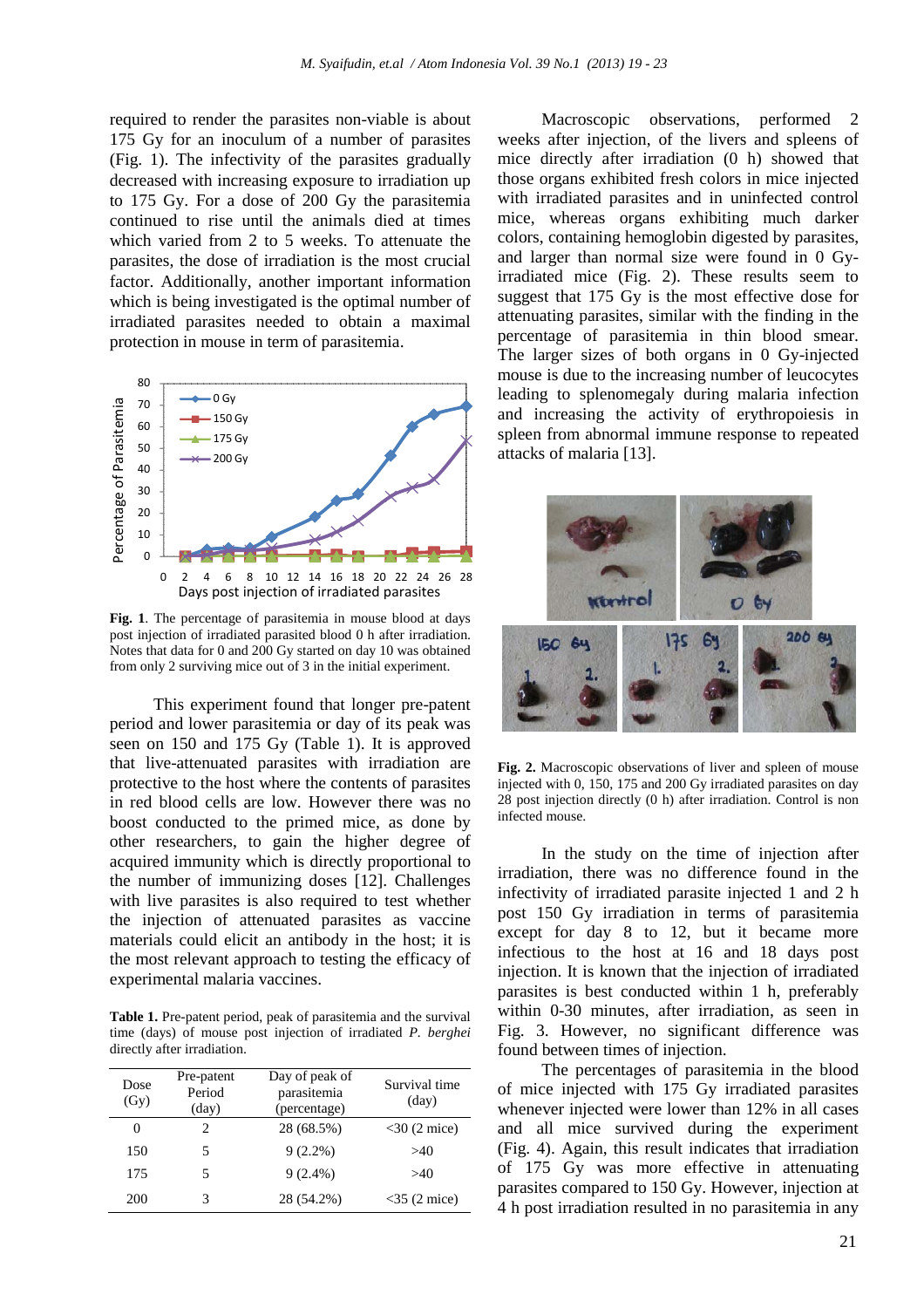mice, which was most probably due to the mortality of parasites before injection. For injections with 200 Gy-irradiated blood which were injected 2 h post irradiation, there was no parasitemia found in the blood of animals which died at times varying from 1 to 4 weeks (there was no data available for the extension times of 3 and 4 h). This implies that higher dose of irradiation and longer extension time before injection would result in the early death of parasites.



**Fig. 3.** Percentage of parasitemia in mouse blood injected with 150 Gy irradiated parasites at various times post gamma irradiation.



**Fig. 4.** Percentage of parasitemia in mouse blood injected with 175 Gy irradiated parasites at various times post gamma irradiation.

We are developing live-attenuated vaccines containing a version of the living microbe which has been weakened by ionizing radiation in the lab so it cannot cause disease. Because a live-attenuated vaccine injection is the most similar event to a natural infection, these vaccines are a good learning model for the immune system. They elicit strong cellular and antibody responses and often confer lifelong immunity. Despite the advantages of liveattenuated vaccines, there are also some disadvantages [14]. As found in research activities for doses more than 200 Gy, it is the nature of living things to change, or mutate, and the organisms used in live-attenuated vaccines are no different. The remote possibility exists that an attenuated microorganism in the vaccine could revert to a virulent form and cause disease. Also, not everyone can safely receive live-attenuated vaccines. For their own protection, people who have damaged or weakened immune systems cannot be given live vaccines. Another limitation is that live-attenuated vaccines usually needs to be refrigerated to stay potent. If the vaccine needs to be shipped overseas and stored by health care workers in developing countries that lack widespread refrigeration, a live vaccine may not be the best choice. Live-attenuated vaccines are relatively easy to create for certain microorganisms. As they evolve to adapt to the new environment, they become weaker with respect to their natural host, namely human beings [15].

Gamma radiation is widely used by many researchers to inactivate parasite for the preparation of vaccines, instead of traditional heat or chemical methods of inactivation. Gamma irradiation appears to create a vaccine which is more effective than so-called "killed" vaccines against disease, and has the added advantage of a longer storage life than "live" vaccines. Irradiation is a technically simple process which retains the structural features of the microbial pathogen without destroying the natural antigens or the intrinsic adjuvants. Therefore, a strong immune response is induced in the vaccinated host. Irradiation destroys the DNA, making the microorganism unable to replicate so it cannot establish an infection, but some residual metabolic activity may survive, so the irradiated microorgan-ism can still find its natural target in the host [16].

The dose of radiation with gamma rays used to attenuate plasmodium is the most crucial factor. Therefore, determination of the dose of gammairradiation which will produce attenuated parasites without affecting the pre-erythrocytic and erythrocyte stabilities is the ultimate goal of many studies on irradiation vaccine. It is thought that the amount of radiation required to render the parasites nonviable is about 150 Gy for an inoculum of certain number of parasites [17,18]. It means that a most important step is to determine minimum dose of irradiation required to adequately attenuate each sporozoite.

A critical focus of vaccine development process has been to determine the minimum dose of radiation that adequately attenuates all sporozoites, and thus ensures that the vaccine will not cause malaria. Researchers are also interested at determining the highest dose of radiation that leaves the parasites able to elicit optimal protective